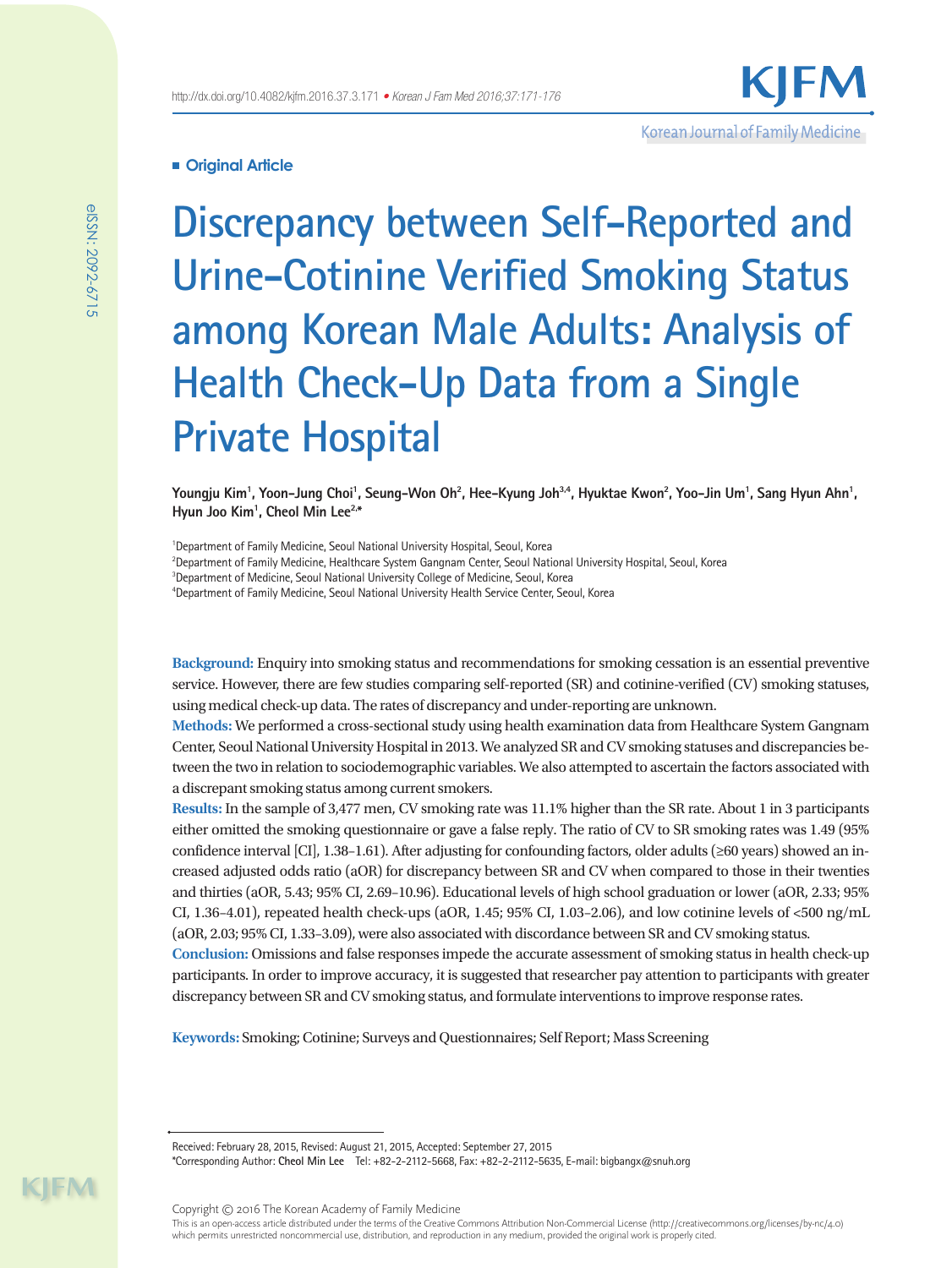# **INTRODUCTION**

Cigarette smoking is a leading risk factor for cancer, cardiovascular, and pulmonary disorders. It is also one of the most important reversible risk factors ensuring their prevention.<sup>1)</sup> It has hence been highly recommended, with a high level of evidence, that primary physicians enquire about patients' smoking statuses and recommend cessation of smoking during every medical consultation.2) Reliable information regarding smoking status is necessary to provide appropriate medical advice regarding the health check-up results and to plan follow-up visits and examinations including low dose computer tomography. This has particular significance in Korea where more than 70% of adults (≥40 years old) undergo regular health screening.3)

Self-reported (SR) smoking status is generally considered reliable. However, a few studies have demonstrated that smoking tends to be minimized in self-reports as compared to counter-verification with biological markers, in populations that are pressurized to abstain from cigarette smoking for medical or social reasons, such as pregnant women, $4$ ) teenagers, $5$ ) those undergoing treatment for smoking cessation, $6$ ) and those with pulmonary diorders.<sup>7)</sup> Many female smokers hide or underreport smoking status according to the Korea National Health and Nutrition Examination Survey (KNHANES).<sup>8)</sup> KNHANES had a non-response rate of less than  $1\%$ ,<sup>9)</sup> since the response was checked by examiners during face-to-face interviews. However, in surveys during general health check-up programs, participants complete the questionnaires by themselves, and the responses are not reviewed until the day of consultation. To the extent of our knowledge, no study has compared the rates of SR and cotinine-verified (CV) smoking using private health check-up data. Although the data is from a single private healthcare center, the questions regarding smoking status were identical to KNHANES; thus, we could also compare the face-to-face interview method employed in KNHANES with the unsupervised selfreporting methods used in private health check-up programs.

Through this study, we verified the rate of non-response to questions on smoking status using urinary cotinine, a metabolite of nicotine. The study also planned to evaluate the difference between SR and CV smoking rates and explore factors related to these differences if any.

# **METHODS**

#### **1. Subjects**

The study sample included 3,581 males aged 19 years and above who underwent health check-ups at a private healthcare center in Seoul between January 2, 2013 and December 31, 2013. After excluding those with missing values, 3,477 were eventually taken up for the analyses. All participants provided written informed consent, and the study protocol was ethically approved by the institutional review board of the Seoul National University Hospital (IRB no. 1506-101-681).

## **2. Operational Definitions and Measurements of Variables** *1) Self-answered questionnaire*

The questionnaires were mailed to the participants one week ahead of the appointed date for check-up, and they were asked to complete it prior to the check-up. On the day of check-up, administrative attendants verified that the questionnaire was completed, and asked to complete the questionnaire during the check-up program in case of defaulters. The answers in the survey sheet were recorded through an optical character recognition system. The questionnaire assessed the following variables.

#### (1) Smoking status

We used the question, "Have you smoked more than 5 packs of cigarettes (equals to 100 cigarettes) in your life time?" Based on their answers—(1) no; (2) yes, but have quit now; and (3) yes, currently smoking—participants were categorized into three groups. Non-smokers were defined as individuals who had never smoked or had smoked less than 100 cigarettes in their lifetime. Past smokers were defined as individuals who had smoked more than 100 cigarettes and had quit smoking at the time of answering the questionnaire. Current smokers were defined as individuals who had smoked more than 100 cigarettes and were continuing to smoke at the time of answering the questionnaire.

## (2) Sociodemographic factors and life style

We considered the following as sociodemographic factors: (1) age, (2) educational level (high school graduates, college/university graduates, and graduation school graduates), (3) marital status (married, separated, un-married, and divorced/bereaved), and (4) monthly household income (<5,000,000 won, ≥5,000,000 won and <10,000,000 won, ≥10,000,000 won and <20,000,000 won, and ≥20,000,000 won). Alcohol consumption habits and physical exercise pattern were included as lifestyle factors. Based on alcohol consumption habits, participants were categorized into the risky drinking group (≥5 drinks at a time) and the non-risky drinking group (<5 drinks at a time). Those who regularly participated in moderate intensity exercise for greater than 150 minutes per week were categorized as exercise group, while others were placed in the non-exercise group. The short form of International Physical Activity Questionnaire<sup>10)</sup> was used for assessment.

## *2) Number of check-ups*

This indicated the number of times a participant repeated the health check-up at the same healthcare center from 2003 to 2013.

#### *3) Anthropometric values*

We computed the body mass index (BMI,  $kg/m<sup>2</sup>$ ) from height and weight, measured after at least 12 hours of fasting while wearing a light gown. Cut-off values for obesity were defined as per the Asia-Pacific Standards by the World Health Organization, according to which BMI <18.5 was defined as 'low body weight,' ≥18.5 and <25.0 as 'normal or overweight,' and  $\geq$ 25.0 as 'obese.'<sup>11)</sup>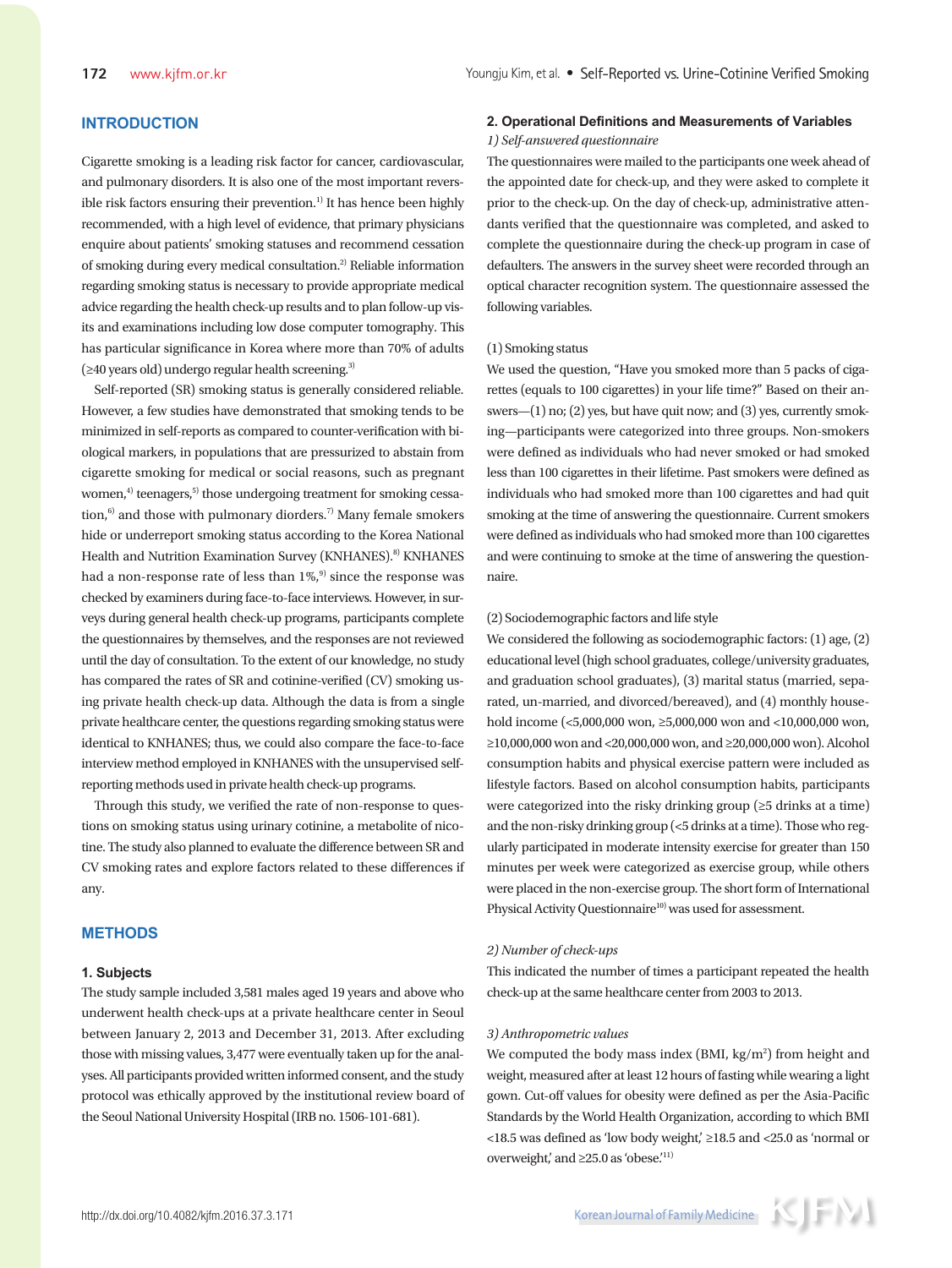### *4) Urine cotinine test*

Urine samples were collected in plastic cups on the day of check-up. Urine cotinine levels were measured using Architect Ci8200 (Abbott Laboratories, Abbott Park, IL, USA), through DRI Cotinine Assay (Microgenics Co., Fremont, CA, USA) with a detection threshold of 34 ng/ mL. The cut-off value of urine cotinine level to determine a positive smoking status was set at 50 ng/mL in accordance with a previous study.12)

#### **3. Statistical Analysis**

We compared SR and CV smoking rates in relation to demographic characteristics. In order to verify the inconsistency between SR versus CV rates, we computed Cohen's kappa value of SR smoking with urine cotinine level as a gold standard. We performed t-tests and chi-square tests to distinguish variables that were significantly different between the group in which SR and CV was corroborative and the group in which the two values were inconsistent (P-value<0.1). Multivariate logistic regression was performed using these variables to identify the ones that were associated with inconsistency between SR and CV rates. We used STATA ver. 13.1 for statistical analysis (Stata Co., College Station, TX, USA). A P-value of <0.05 was considered statistically significant.

# **RESULTS**

#### **1. Characteristics of Participants**

Characteristics of participants are described in Table 1. Out of the total 3,477 participants, 218 (6.3%) were less than 40 years of age, 2,399 (69.0%) were aged 40–59 years, and 860 (24.7%) were 60 years or older. Thirty-two (0.9%) were underweight, 2,069 (60.0%) were normal or overweight, and 1,349 (39.1%) were obese. Those who underwent check-up more than once numbered 2,502 (72.0%). Majority of the participants had educational level higher than college/university graduates (85.0%), were married and living with their spouses (90.0%), and had household incomes greater than 5,000,000 won (90.0%). Nonresponse rate to questions on smoking status, including multiple answers to the question  $(n=37)$ , was 26.4%  $(n=917)$ , which was greater than non-response rate to other questions. Non-response rates to questions regarding alcohol consumption and physical exercise were 7.7% (n=269) and 24.1% (n=838) respectively. Non-response rate to the other questions (educational level, marital status, and monthly household income) were less than 5.0%.

# **2. Discrepancy between Self-Reported versus Urine Cotinine-Verified Smoking Rate**

A comparison of SR and urine CV smoking status is presented in Table 2. SR smoking rate was 22.5% in the total sample and 30.5% after excluding non-respondents. CV smoking rate among non-respondents (39.1%) was higher than in the total sample (33.8%). A small portion, 5.2% of professed past smokers, and 2.6% of professed non-smokers also tested positive for urine cotinine.

Table 1. General characteristics and smoking status of participants (n=3.477)

| Characteristic                                                                                                                           | Value                                                              |
|------------------------------------------------------------------------------------------------------------------------------------------|--------------------------------------------------------------------|
| Age (y)<br>$19 - 39$<br>$40 - 59$<br>$\geq 60$                                                                                           | 218 (6.3)<br>2,399 (69.0)<br>860 (24.7)                            |
| Body mass index (kg/m <sup>2</sup> )<br>< 18.5<br>$18.5 - 25.0$<br>>25.0                                                                 | 32(0.9)<br>2,069 (60.0)<br>1,349 (39.1)                            |
| Educational attainment<br>≤Hiah school<br>College<br>$\geq$ Postgraduate<br><b>NA</b>                                                    | 451 (13.0)<br>1,621 (46.6)<br>1,346 (38.7)<br>59 (1.7)             |
| <b>Current marital status</b><br>Married with cohabiting<br>Married without cohabiting<br>Never married<br>Divorced/widowed<br><b>NA</b> | 3,235 (93.0)<br>16(0.5)<br>81(2.3)<br>90(2.6)<br>55 (1.6)          |
| Monthly household income (thousand won)<br>< 5,000<br>5,000-10,000<br>10,000-20,000<br>≥20,000<br><b>NA</b>                              | 362 (10.4)<br>900 (25.9)<br>1,141 (32.8)<br>929(26.7)<br>145 (4.2) |
| Self-reported smoking status<br>Never-smoker<br>Ex-smoker<br>Current smoker<br><b>NA</b>                                                 | 612 (17.6)<br>1,165 (33.5)<br>783 (22.5)<br>917 (26.4)             |
| At-risk drinking*<br>N <sub>0</sub><br>Yes<br><b>NA</b>                                                                                  | 1,401 (40.3)<br>1,807 (52.0)<br>269 (7.7)                          |
| Regular physical activity <sup>†</sup><br><b>No</b><br>Yes<br><b>NA</b>                                                                  | 2,382 (68.5)<br>257(7.4)<br>838 (24.1)                             |
| Medical check-up no.<br>1<br>$\geq$ 2                                                                                                    | 975 (28.0)<br>2,502 (72.0)                                         |

Values are presented as number (%).

NA, not applicable.

\*Means a man drinking 5 cup of alcohol a day. † Means a man who did moderateintensity physical activity at least 150 minutes a week using the protocol of the Korean version of the International Physical Activity Questionnaire short form.

Table 2. Comparison of self-reported smoking status with cotinine-verified status

| Self-reported<br>smoking status | Total | Cotinine-verified smoking status |                        |  |  |  |  |
|---------------------------------|-------|----------------------------------|------------------------|--|--|--|--|
|                                 |       | Non-current smokers              | <b>Current smokers</b> |  |  |  |  |
| Never-smokers                   | 612   | 596 (97.4)                       | 16(2.6)                |  |  |  |  |
| Ex-smokers                      | 1,165 | 1,104 (94.8)                     | 61(5.2)                |  |  |  |  |
| Current smokers                 | 783   | 49 (6.3)                         | 734 (93.7)             |  |  |  |  |
| Multiple choice                 | 37    | 28(75.7)                         | 9(24.3)                |  |  |  |  |
| Not applicable                  | 880   | 532 (60.5)                       | 348 (39.6)             |  |  |  |  |
| Total                           | 3.477 | 2,309(66.4)                      | 1,168 (33.6)           |  |  |  |  |

Values are presented as number (%).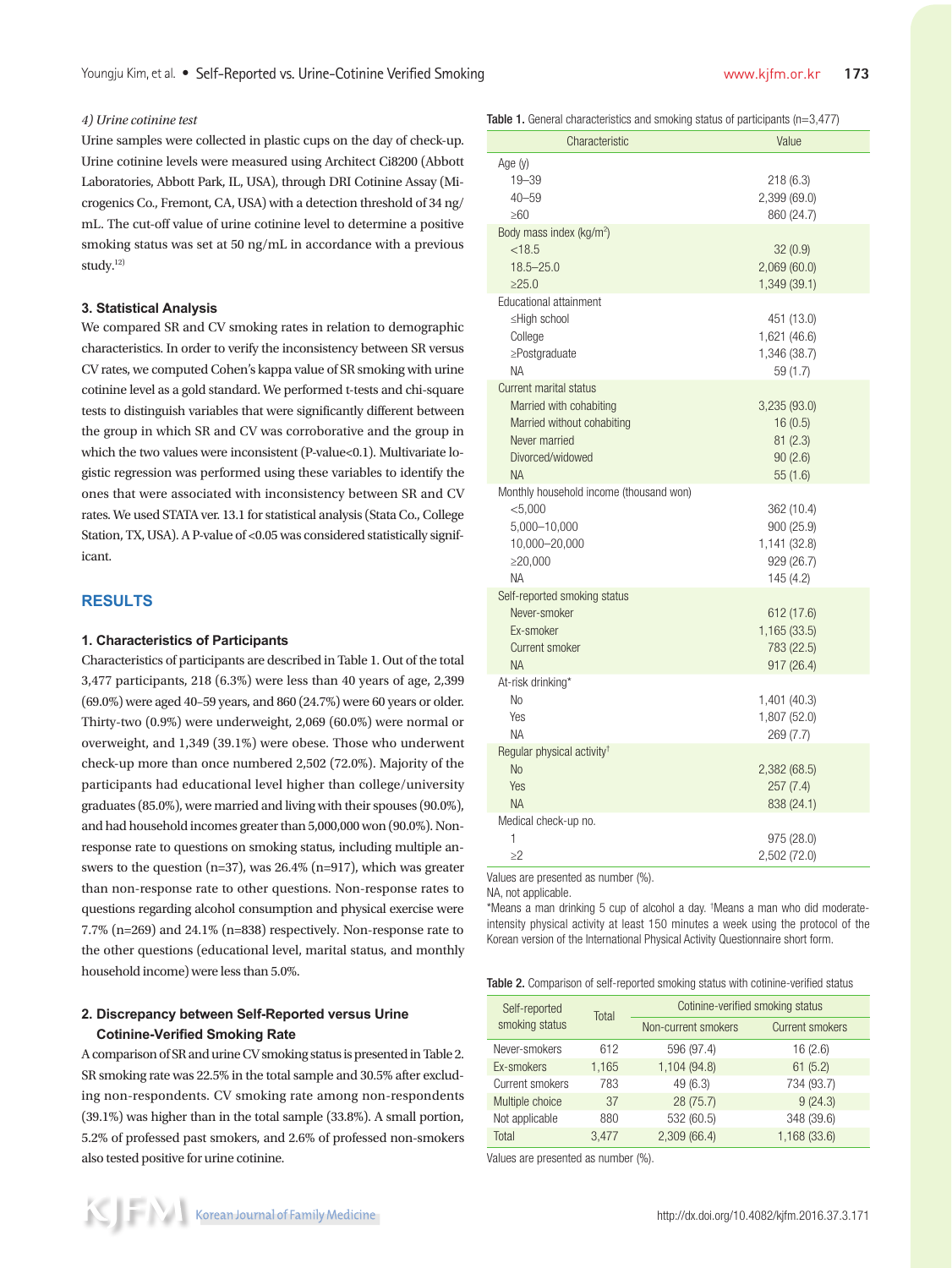|  | Table 3. Percentage differences and ratios of SR and Cot. smokers relative to study variables |  |  |  |  |  |  |  |  |  |  |  |
|--|-----------------------------------------------------------------------------------------------|--|--|--|--|--|--|--|--|--|--|--|
|--|-----------------------------------------------------------------------------------------------|--|--|--|--|--|--|--|--|--|--|--|

| Study variable                      | No. of subjects | SR (%) | Cot. (%) | Cot.-SR (95% CI)    | Cot./SR (95% CI)    |
|-------------------------------------|-----------------|--------|----------|---------------------|---------------------|
| Total                               | 3,477           | 22.5   | 33.6     | $11.1 (9.0 - 13.2)$ | $1.49(1.38 - 1.61)$ |
| Age (y)                             |                 |        |          |                     |                     |
| $19 - 39$                           | 218             | 48.6   | 61.9     | $13.3(4.1 - 22.6)$  | $1.27(1.07 - 1.51)$ |
| $40 - 59$                           | 2,399           | 25.7   | 36.6     | $10.8(8.2 - 13.4)$  | $1.42(1.30 - 1.55)$ |
| $\geq 60$                           | 860             | 7.0    | 18.1     | $11.2(8.1 - 14.3)$  | $2.60(1.96 - 3.45)$ |
| Body mass index ( $\text{kg/m}^2$ ) |                 |        |          |                     |                     |
| < 18.5                              | 32              | 18.8   | 37.5     | $18.8(0.0 - 40.3)$  | $2.00(0.86 - 4.67)$ |
| $18.5 - 25.0$                       | 2,069           | 21.9   | 32.6     | $10.6(7.9 - 13.3)$  | $1.48(1.34 - 1.64)$ |
| >25.0                               | 1,349           | 23.4   | 34.8     | $11.4(8.0 - 14.8)$  | $1.49(1.32 - 1.68)$ |
| Educational attainment              |                 |        |          |                     |                     |
| ≤High school                        | 451             | 20.6   | 37.0     | $16.4(10.6 - 22.2)$ | $1.80(1.44 - 2.23)$ |
| College                             | 1.621           | 24.4   | 37.8     | 13.4 (10.2-16.5)    | $1.55(1.39 - 1.72)$ |
| $\geq$ Postgraduate                 | 1,346           | 21.1   | 27.4     | $6.3(3.1 - 9.5)$    | $1.30(1.14 - 1.49)$ |
| Current marital status              |                 |        |          |                     |                     |
| Married with cohabiting             | 3,235           | 21.8   | 32.6     | $10.9(8.7-13.0)$    | $1.50(1.38 - 1.63)$ |
| Married without cohabiting          | 16              | 31.3   | 37.5     | $6.3(0.0 - 39.1)$   | $1.20(0.46 - 3.15)$ |
| Never married                       | 81              | 48.1   | 61.7     | 13.6 (0.0-28.8)     | $1.28(0.97 - 1.70)$ |
| Divorced/widowed                    | 90              | 27.8   | 41.1     | $13.3(0.0 - 27.1)$  | $1.48(0.98 - 2.24)$ |
| Income (thousand won)               |                 |        |          |                     |                     |
| < 5,000                             | 362             | 17.1   | 30.9     | $13.8(7.7 - 20.0)$  | $1.81(1.37 - 2.38)$ |
| 5,000-10,000                        | 900             | 24.7   | 36.4     | $11.8(7.6 - 16.0)$  | $1.48(1.28 - 1.70)$ |
| 10,000-20,000                       | 1,141           | 23.1   | 33.0     | $9.9(6.2 - 13.6)$   | $1.43(1.25 - 1.63)$ |
| $\geq 20,000$                       | 929             | 21.7   | 32.9     | $11.2(7.2 - 15.2)$  | $1.51(1.30 - 1.76)$ |
| Medical check-up no.                |                 |        |          |                     |                     |
| $\mathbf{1}$                        | 975             | 27.3   | 37.0     | $9.7(5.6 - 13.9)$   | $1.36(1.19 - 1.55)$ |
| $\geq$ 2                            | 2,502           | 20.7   | 32.3     | $11.6(9.2 - 14.0)$  | $1.56(1.42 - 1.72)$ |

SR, self-reported; Cot., cotinine-verified; CI, confidence interval.

We analyzed the differences between CV and SR, and the ratios of CV to SR relative to study variables (Table 3). CV smoking rate was 11.1% higher than SR smoking rate (95% CI, 9.0–13.2), and the ratio of CV to SR rate was 1.49 (95% CI, 1.38–1.61). When non-respondents were excluded, the difference decreased to 1.1% (95% CI, 1.38–1.61), and ratio to 1.04 (95% CI, 0.95–1.12) (data not shown). The ratio of CV to SR tended to be greater in the groups with older age, lower educational level, low household income, and multiple visits to the health care center. The kappa coefficient was 0.89 (P-value<0.001) in the sample of 2,560 participants after excluding non-respondents. Their inclusion reduced the kappa coefficient to 0.66 (P-value<0.001).

# **3. Factors Associated with Discrepancy between Self-Reported and Cotinine-Verified Smoking Rates**

We analyzed variables for association with consistency between SR and CV rates using multivariate logistic regression (Table 4). Age, educational level, marital status, household income, number of health check-ups received, physical exercise, and alcohol consumption habits were found to have statistically significant associations. Participants older than 60 years were 5.43 times more likely than those younger than 40 years to show discrepancy between SR and CV rates (adjusted odds ratio [aOR], 5.43; 95% CI, 2.69–10.96). Subjects who visited the center for the first time had aOR of 1.45 in regard to subjects who had visited the center before (95% CI, 1.03–2.06). Those with urine cotinine Table 4. Factors associated with discordance between self-reported smoking status with cotinine-verified status among current smokers

| Variable               | Crude OR (95% CI)   | Adjusted OR* (95% CI) |
|------------------------|---------------------|-----------------------|
| Age $(y)$              |                     |                       |
| $19 - 39$              | 1.00                | 1.00                  |
| $40 - 59$              | $1.50(1.00 - 2.26)$ | $1.26(0.75 - 2.13)$   |
| $\geq 60$              | 4.70 (2.84-7.77)    | 5.43 (2.69-10.96)     |
| Educational attainment |                     |                       |
| $\geq$ Postgraduate    | 1.00                | 1.00                  |
| College                | $1.43(1.08 - 1.88)$ | $1.26(0.90 - 1.76)$   |
| ≤High school           | $1.96(1.35 - 2.86)$ | $2.33(1.36 - 4.01)$   |
| Medical check-up no.   |                     |                       |
| 1                      | 1.00                | 1.00                  |
| $\geq$ 2               | $1.56(1.20 - 2.03)$ | 1.45 (1.03-2.06)      |
| Cotinine (ng/mL)       |                     |                       |
| ≥1,500                 | 1.00                | 1.00                  |
| 1,000-1,500            | $1.31(0.91 - 1.89)$ | $1.47(0.92 - 2.35)$   |
| $500 - 1,000$          | $1.15(0.83 - 1.58)$ | $1.25(0.83 - 1.90)$   |
| $50 - 500$             | $1.66(1.20 - 2.30)$ | $2.03(1.33 - 3.09)$   |

OR, odds ratio; CI, confidence interval.

\*Estimated by logistic regression and adjusted for monthly household income (Korean won), marital status, regular exercise, and at-risk drink.

levels ≥1,500 ng/mL were less likely to have SR-CV discrepancy than those with levels <500 ng/mL with an aOR of 2.03. Those with educational levels of high school graduation or lower were 2.3 times more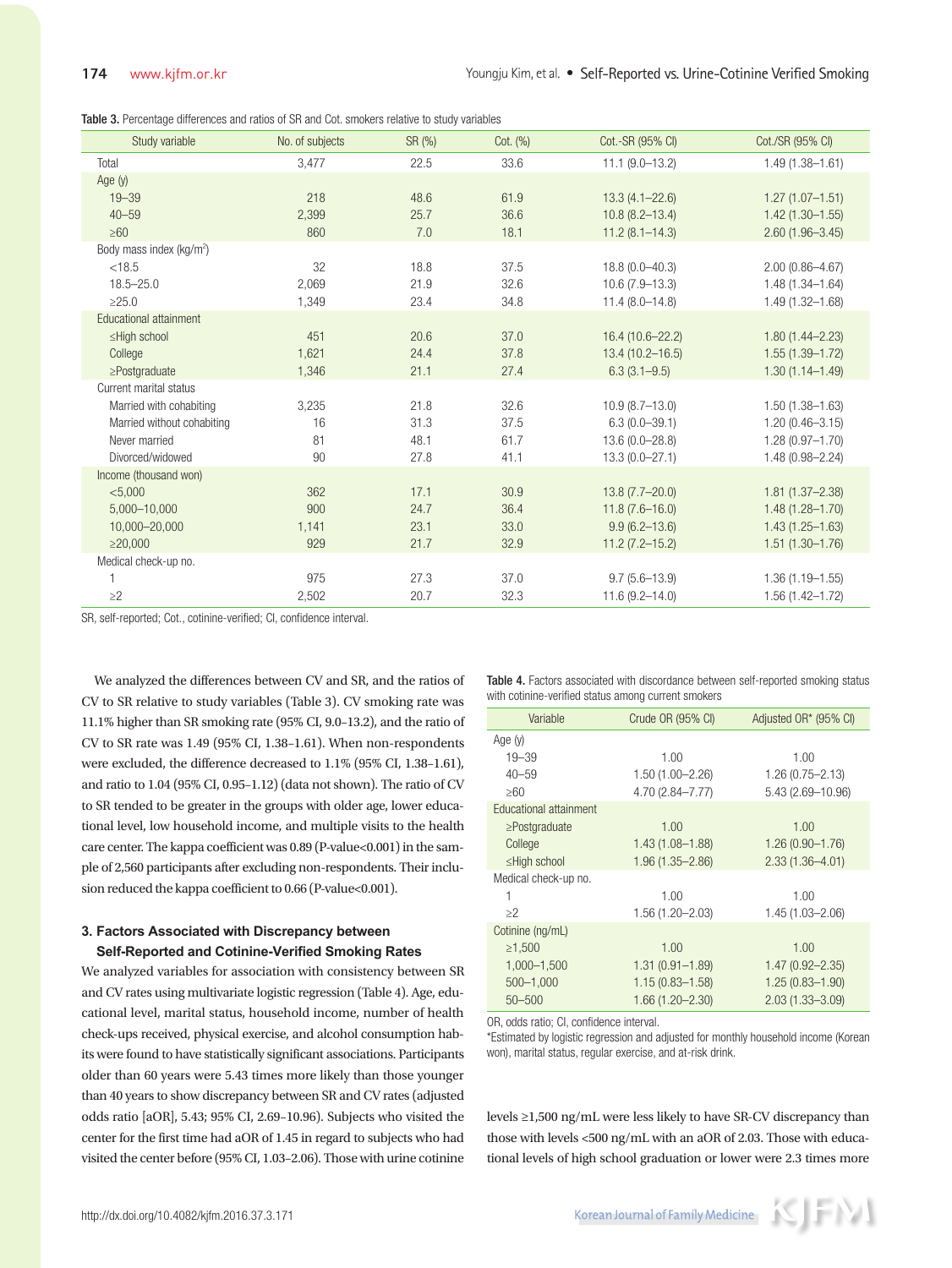likely to show discrepancy between SR and CV rates compared to graduates from graduation school (aOR, 2.33; 95% CI, 1.36–4.01). Analyses after excluding non-respondents showed that those with urine cotinine <500 ng/mL had greater discrepancy between SR and CV rates compared to the group with urine cotinine ≥1,500 ng/mL. Age, educational level, and number of check-ups did not show significant correlation when non-respondents were excluded from analyses.

# **DISCUSSION**

In this study, we found that biologically verified smoking rates were 11.3% higher than SR smoking rates, and 33.0% of male smokers had either falsely reported or not reported their smoking status. Analyses showed that age older than 60 years, educational level of high school graduation or lower, multiple health check-ups, and urine cotinine levels <500 ng/mL were associated with discrepancy between SR and CV rates.

Non-respondents included those who did not participate in the survey at all (survey non-respondents), and those who had not answered specific questions in the questionnaire (item non-respondents). In our study, survey non-respondents were excluded prior to analyses. In KNHANES, item non-response rate regarding smoking status was small enough to ensure exclusion during analyses without significantly affecting results.<sup>8,13)</sup> However, in our study the item non-response rate to smoking status was too high (26.4%) to be ignored. Although nonrespondents can be considered as non-smokers in actual clinical settings, we had to maintain the category of non-respondents so that they are not assumed to be non-smokers in view of their relatively high proportion in the sample.

Previous studies have shown that individuals with older ages and lower educational levels tend to report their smoking status inaccurately.<sup>14,15)</sup> According to a KNHANES study, older ages correlated with lower consistency between SR and CV rates, similar to our findings. However, educational level which did not show any correlation in KNHANES<sup>13)</sup> showed significance in our study. The relationship between the number of check-ups and discrepancy in smoking rates is unknown. In our study, subjects who participated in health check-up multiple times had 50.0% greater discrepancy compared to those with first visits. We could postulate that participants tend to get disinterested while answering the same survey questions when the check-ups are repeated. There was no dose-dependent increase in discrepancy with increase in the number of check-ups. In previous studies using KNHANES data, the false response rate in smokers was found to be 33.6% in individuals with urine cotinine <500 ng/mL and 1.9% in individuals with urine cotinine  $\geq 1,500$  ng/mL,<sup>8)</sup> which is also consistent with our study.

Individuals who smoke only a small amount of cigarettes and those undergoing treatment for smoking cessation, may hide or underreport their smoking status. Urine cotinine levels and daily nicotine consumption vary across individuals. However, average daily cigarette consumption in a single individual tends to be consistent, and urine cotinine level correlates with the degree of nicotine absorption.<sup>12)</sup>

Discrepancy between SR and CV could be explained as follows. It can be considered as a reporting error secondary to a tendency to deny smoking status. Participants are prone to respond in a manner that is compatible with the societal expectations of being healthy and desirable.16,17) Face-to-face interviews have been shown to be related to underreporting in smoking.16,18) Paper surveys on the other hand, are deemed more accurate<sup>19)</sup> probably owing to the sense of anonymity that it provides.

Additionally, the verbatim question as to whether the participant has 'smoked more than 100 cigarettes in their life time,' tends to invite a negative response as compared to a question that asks whether the participants have smoked within the previous month.<sup>20)</sup> If smoking status is defined based on the number of cigarettes smoked during the life time of the individual, then, transient smokers, light smokers, and people who have just begun to smoke would be excluded. The survey questionnaire used in the health check-up program provided by the National Health Insurance Services (NHIS) also asks if participants had smoked more than 100 cigarettes during their life time.<sup>21)</sup> This suggests that the non-response rates shown in our study could be reproduced in the NHIS health check-up program as well.

The urine cotinine cut-off value could also influence the result. Cotinine, a metabolite of nicotine, has half-life of 18 hours, which is longer than that of nicotine. Cotinine has high specificity and sensitivity to detect smoking status. Unless a participant is under nicotine replacement therapy, cotinine is a valuable marker for verifying smoking status.12,22) While 50 ng/mL is the most widespread cut-off value used in studies, $12$ <sup>th</sup> the use of 100 ng/mL also provided the same results in Koreans.<sup>8)</sup> A few participants whose urine cotinine was lower than 50 ng/ mL reported they were currently smoking. Since the half-life of cotinine is about 18 hours,<sup>22)</sup> it may not be detected in those who do not smoke every day<sup>12)</sup> or in those attempting cessation of smoking. Urine cotinine would also be negative if a smoking participant answered the survey questionnaire a week prior to the check-up, and quit smoking after answering the questionnaire.

The limitations of this study include the following. Urine cotinine levels can also be elevated in nicotine replacement therapy, electronic cigarettes, and indirect smoking.12) Our study may have had a selection bias owing to relatively higher levels of education and household incomes in the sample. The participants were limited to males older than 18 years; hence, the results cannot be generalized sex differences could not be evaluated.

This is the first study that used health check-up data from a private healthcare center to verify the difference between SR smoking rate and urine cotinine level. Also, we identified, for the first time, that the number of health check-ups was a factor influencing discrepancy in smoking reports.

To conclude, omissions and false replies impede the accurate assessment of smoking status in health check-up participants. In order to improve accuracy, it is suggested that researcher pay attention to participants with greater discrepancy between SR and CV smoking